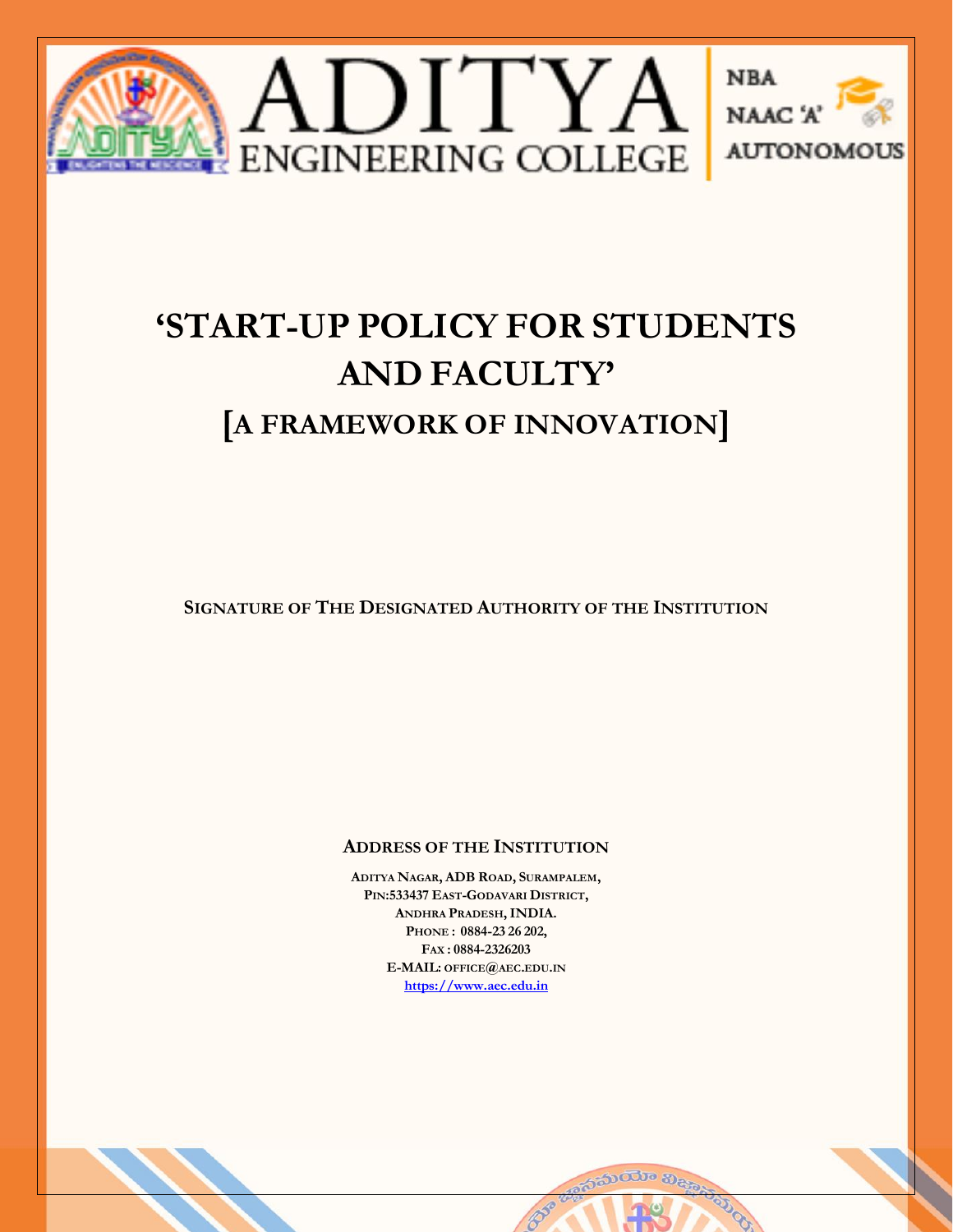# **FORWARD**

We at Aditya Engineering College are agile to develop an Ecosystem for Social and Economic growth. Various incubations and infrastructural developments have been initiated to support Start-ups and entrepreneurships, as these sectors have the potential to solve the social and economic issues through innovative ideas and generate a plethora of employment opportunities. At our Education Institution we have actively engaged students, faculties and staff in innovation and entrepreneurship related activities. This framework will also facilitate uniformity in terms of Intellectual Property ownership management, technology licensing and institutional Start-up policy, thus enabling creation of a robust innovation and Start-up ecosystem. We aspire for a society where our students and faculty scientifically find solutions for many unsolved problems through their learning, entrepreneurship techniques and dedication.

# **VISION, MISSION AND OBJECTIVES**

#### **VISION**

To become a resourceful & inventive Start-up hub by supporting & assisting the new-age innovators and entrepreneurial talents at our institution. The goal of the effort is to link **INNOVATION** to **ENTREPRISES** to **FINANCIAL SUCCESS**. Creation of incubation facilities for nurturing innovations and start-ups in the institutions should be undertaken. Incubation and Innovation need to be organically interlinked. Without innovation, new enterprises are unlikely to succeed. The policy aims to identify the potential of students and transform them into start-up entrepreneurs.

#### **MISSION**

- Establishing an Internal Mechanism for IP development and effective management.
- ◆ Build an Incubation center for the purpose of supporting IP development.
- Creating a sustainable ecosystem of Innovation, R&D and Engineering in the Institution.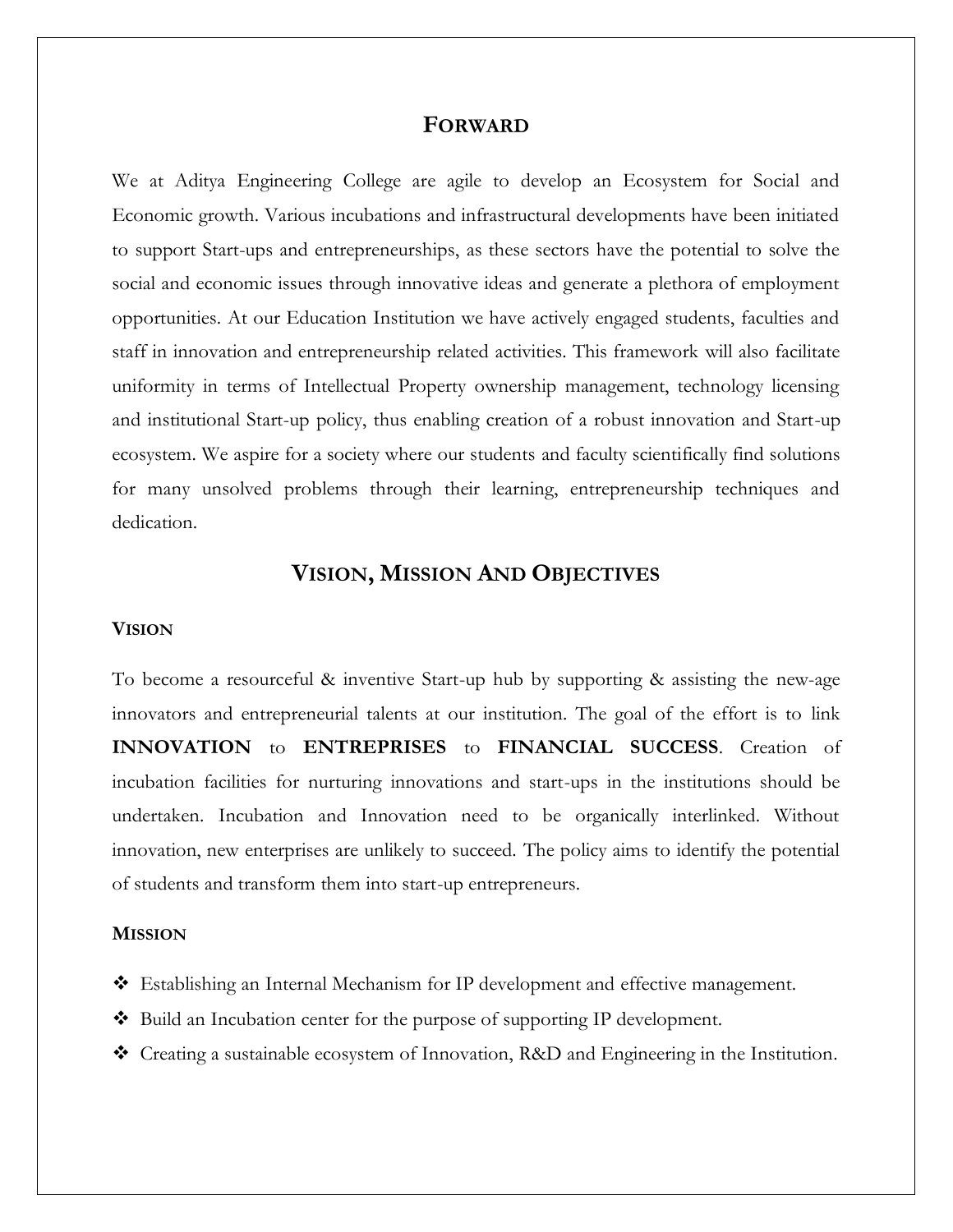- Aligning 'Aditya Engineering College' with the 'Start-up India' flagship initiative of the Govt. of India.
- Enhancing our links with other universities, research institutions and the business community.
- Promoting businesses that are aligned with a region's unique areas of opportunity.
- Providing an ecosystem of quality infrastructure for developing Inventor's ideas.

### **OBJECTIVES**

- To attract investments, business institutions into the Incubation and Start-up Ecosystem of the institution.
- \* To establish effective research labs and technology/Business Incubators/Accelerators in each of the different branches of the institution.

# **PILLARS OF THE POLICY**

- $\bullet$  Infrastructure augmentation.
- Support for Patents, accounts & Legal etc.
- \* Regulatory easing.
- Student Entrepreneurship.
- Mentorship.

# **MENTORING**

At our institution periodical classroom and lab sessions for mentoring of Start-ups are given at most importance. High-quality interactive portal sessions will be provided to all the students with expert mentors approved by the IP Committee at the institution. Students and faculty can then identify mentors, interact with them and gain guidance. The IP Committee will also have a database of subject matter specialists, researchers, faculty and trainers. It is very important to primarily identify which ideas can successfully go through the incubation process. This phase of pre-incubation can prepare student entrepreneurs for the incubation